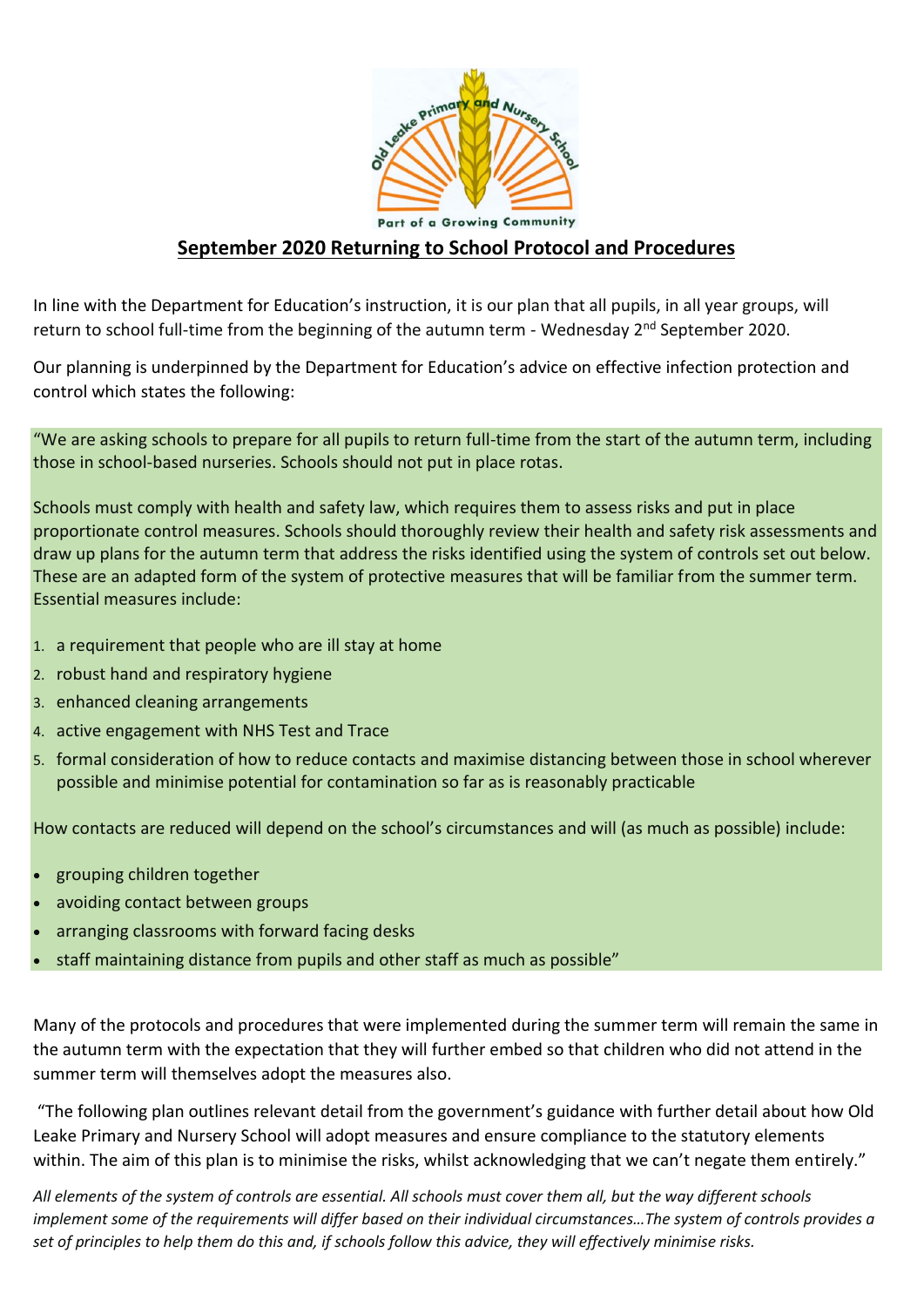Within the government guidance, the systems of control that schools should adopt are clearly listed. This document will outline those systems of control and how Old Leake Primary School has made them appropriate to our specific context and circumstance.

### **"System of controls**

This is the set of actions schools must take. They are grouped into 'prevention' and 'response to any infection' and are outlined in more detail in the sections below.

### *Prevention:*

**1)** Minimise contact with individuals who are unwell by ensuring that those who have coronavirus (COVID-19) symptoms, or who have someone in their household who does, **do not attend school**

**2)** Clean hands thoroughly more often than usual

**3)** Ensure good respiratory hygiene by promoting the 'catch it, bin it, kill it' approach

**4)** Introduce enhanced cleaning, including cleaning frequently touched surfaces often, using standard products such as detergents and bleach

**5)** Minimise contact between individuals and maintain social distancing wherever possible

**6)** Where necessary, wear appropriate personal protective equipment (PPE)

Numbers 1 to 4 must be in place in all schools, all the time.

Number 5 must be properly considered and schools must put in place measures that suit their particular circumstances.

Number 6 applies in specific circumstances.

### *Response to any infection:*

**7)** Engage with the NHS Test and Trace process

**8)** Manage confirmed cases of coronavirus (COVID-19) amongst the school community

**9)** Contain any outbreak by following local health protection team advice

Numbers 7 to 9 must be followed in every case where they are relevant."

Numbers 7-9 above may require school to share pupil/parent contact information with public health officials. This sharing of information is permissible under current law and is in line with data protection guidance covering schools.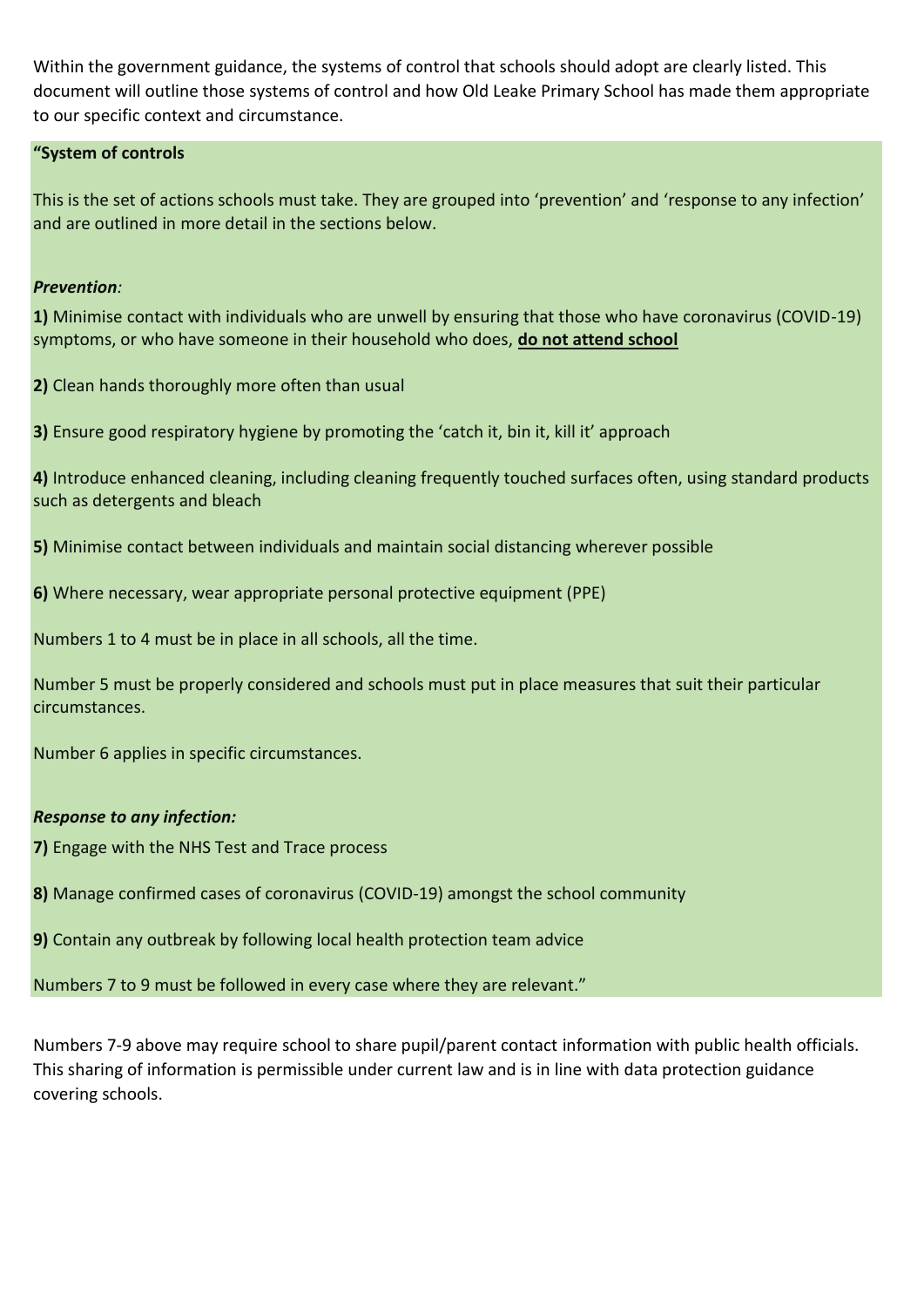# **Section 1: public health advice to minimise coronavirus (Covid-19) risks.**

| <b>Systems of control</b>                                                                                                                                                                                           | <b>Action</b>                                                                                                                                                                                                                                                                                                                                                                                                                                                                                                                                                                                                                                                                                                                                                                                                                                                                                                                                   |
|---------------------------------------------------------------------------------------------------------------------------------------------------------------------------------------------------------------------|-------------------------------------------------------------------------------------------------------------------------------------------------------------------------------------------------------------------------------------------------------------------------------------------------------------------------------------------------------------------------------------------------------------------------------------------------------------------------------------------------------------------------------------------------------------------------------------------------------------------------------------------------------------------------------------------------------------------------------------------------------------------------------------------------------------------------------------------------------------------------------------------------------------------------------------------------|
| <b>Prevention</b>                                                                                                                                                                                                   |                                                                                                                                                                                                                                                                                                                                                                                                                                                                                                                                                                                                                                                                                                                                                                                                                                                                                                                                                 |
| 1. Minimise contact with<br>individuals who are<br>unwell by ensuring<br>that those who have<br>coronavirus (COVID-<br>19) symptoms, or who<br>have someone in their<br>household who does,<br>do not attend school | If a member of staff, pupil, parent or any other adult show symptoms of Coronavirus or they have<br>tested positive within the last 7 days, they are not to attend school. The symptoms have been<br>communicated with all members of the school community on multiple occasions and will be shared<br>again before the autumn term.<br>If an adult becomes unwell, they are to remove themselves from the setting as soon as possible.<br>If a child in the setting becomes unwell, the existing guidelines will be followed i.e. the child will be<br>removed to a designated isolated space where they can be monitored and supported until they are<br>collected by their parents or carers. The room that the child utilised will be immediately cleaned and<br>the children/adults will wash their hands thoroughly for 20 seconds.<br>In terms of PPE, a fluid-resistant surgical face mask should be worn by the supervising adult if a |
|                                                                                                                                                                                                                     | distance of 2 metres cannot be maintained. If contact with the child or young person is necessary,<br>then disposable gloves, a disposable apron and a fluid-resistant surgical face mask should be worn by<br>the supervising adult. If a risk assessment determines that there is a risk of splashing to the eyes, for<br>example from coughing, spitting, or vomiting, then eye protection should also be worn. The member<br>of staff supporting the symptomatic child does not need to go home to self-isolate unless they<br>develop symptoms themselves or if the symptomatic child subsequently tests positive or they have<br>been requested to do so by NHS Test and Trace.                                                                                                                                                                                                                                                           |
|                                                                                                                                                                                                                     | Once the child is collected, the room will be thoroughly cleaned by a member of staff wearing both<br>gloves and a mask.                                                                                                                                                                                                                                                                                                                                                                                                                                                                                                                                                                                                                                                                                                                                                                                                                        |
|                                                                                                                                                                                                                     | The designated isolation space is as follows;                                                                                                                                                                                                                                                                                                                                                                                                                                                                                                                                                                                                                                                                                                                                                                                                                                                                                                   |
|                                                                                                                                                                                                                     | The additional office/intervention space opposite the main entrance                                                                                                                                                                                                                                                                                                                                                                                                                                                                                                                                                                                                                                                                                                                                                                                                                                                                             |
|                                                                                                                                                                                                                     | The child should then be tested for coronavirus. If the test is negative the child can return to the<br>setting assuming they are well enough. If the test is positive, all children and adults within that group<br>should self-isolate for 14 days and not attend the setting. This is why it is so important to not mix<br>with other children and adults outside of your group - it is a protective mechanism. This guidance<br>also applies if an adult presents as unwell and is subsequently tested as positive.                                                                                                                                                                                                                                                                                                                                                                                                                         |
|                                                                                                                                                                                                                     | Whether or not the whole bubble will close is dependent on the conditions of the day, rather than<br>waiting for a test result.                                                                                                                                                                                                                                                                                                                                                                                                                                                                                                                                                                                                                                                                                                                                                                                                                 |
|                                                                                                                                                                                                                     | Cases of COVID-19 should be reported to the East Midlands Health Protection Team in Public<br>Health England using the online reporting system available here. Or by telephone to 0344 224 524<br>(option 1).                                                                                                                                                                                                                                                                                                                                                                                                                                                                                                                                                                                                                                                                                                                                   |
| Prevention                                                                                                                                                                                                          | Adults and children are to wash their hands on the following occasions:                                                                                                                                                                                                                                                                                                                                                                                                                                                                                                                                                                                                                                                                                                                                                                                                                                                                         |
| <b>Clean hands</b><br>2.<br>thoroughly more<br>often than usual.                                                                                                                                                    | Entry to school<br>$\overline{\phantom{a}}$<br>Before/after break times<br>$\overline{\phantom{a}}$<br>Before lunch<br>When they change rooms<br>Before leaving school<br>$\overline{\phantom{a}}$<br>Anytime that they visit the toilet or cough/sneeze in to their hands.<br>$\overline{\phantom{a}}$<br>Additional hand sanitisers pumps have been purchased and are stationed in each classroom as well<br>as additional hand sanitisers at appropriate points in school i.e. the reception desk for visitors and<br>staff upon arrival and the photocopying areas for increased hygiene as a 'pinch point' in the school.<br>Where children are struggling to wash independently they may receive support assuming the adult                                                                                                                                                                                                               |
|                                                                                                                                                                                                                     | supporting is also washing their hands. Children may also use moisturiser supplied from home when<br>required.                                                                                                                                                                                                                                                                                                                                                                                                                                                                                                                                                                                                                                                                                                                                                                                                                                  |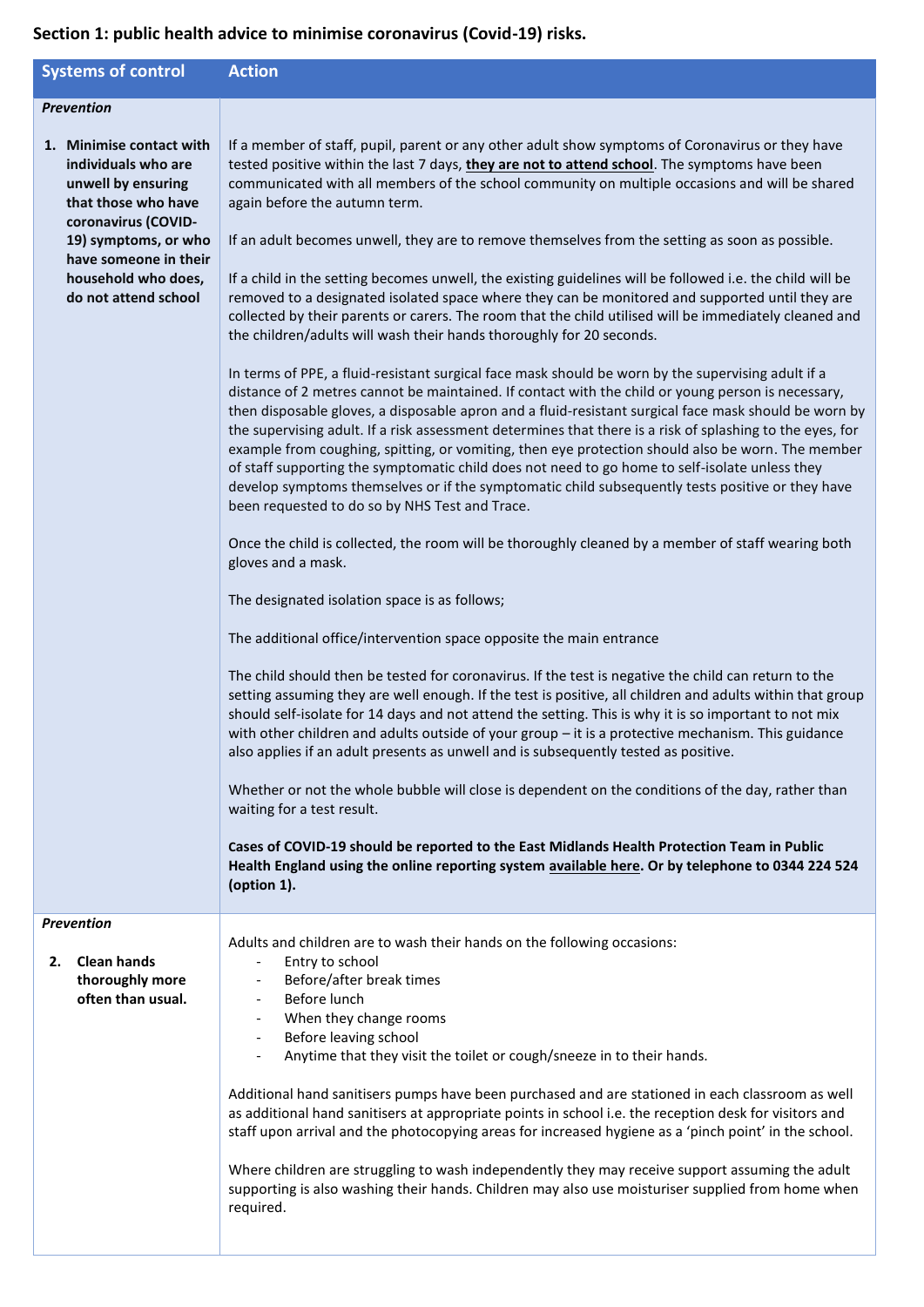| 3. | <b>Prevention</b><br><b>Ensure good</b><br>respiratory hygiene<br>by promoting the<br>'catch it, bin it, kill<br>it' approach.                                | If a child cannot appropriately wash their hands, then skin friendly skin cleaning wipes can be used as<br>an alternative. Where required, staff are to request these packs from the office.<br>Hand hygiene protocols are to be re-visited at the start of the year when the children will receive<br>reminders about the expectations of practices and protocols in school. They will be established as<br>part of our culture and behaviour expectations.<br>During September, children will be reminded of the posters around school that encourage them to<br>catch it, bin it and kill it. Children will be reminded that if tissues are regularly disposed of throughout<br>the day, they should be thrown in to the lidded bins in each classroom using the foot-pedal to open<br>the bin and their hands must be cleaned afterwards. |
|----|---------------------------------------------------------------------------------------------------------------------------------------------------------------|-----------------------------------------------------------------------------------------------------------------------------------------------------------------------------------------------------------------------------------------------------------------------------------------------------------------------------------------------------------------------------------------------------------------------------------------------------------------------------------------------------------------------------------------------------------------------------------------------------------------------------------------------------------------------------------------------------------------------------------------------------------------------------------------------------------------------------------------------|
|    |                                                                                                                                                               |                                                                                                                                                                                                                                                                                                                                                                                                                                                                                                                                                                                                                                                                                                                                                                                                                                               |
| 4. | Prevention<br>Introduce enhanced<br>cleaning, including<br>cleaning frequently<br>touched surfaces<br>often, using<br>standard products<br>such as detergents | At various intervals (as per the cleaning schedule), adults will disinfect and clean tables, door handles<br>and equipment. Each class will have their own allotted set of classroom cleaning equipment. It will<br>be stored appropriately within the classrooms.<br>Children should be allowed to go to the toilet as they would do in a normal school day, however staff<br>need to be very aware of how many other children are also using the toilet and ensure that children<br>wash their hands afterwards. Toilets are to be cleaned regularly.                                                                                                                                                                                                                                                                                       |
|    | and bleach                                                                                                                                                    | If we are required to clean an area after a positive case of coronavirus has been identified, we must<br>follow the guidelines (https://www.gov.uk/government/publications/covid-19-decontamination-in-<br>non-healthcare-settings/covid-19-decontamination-in-non-healthcare-settings). This includes<br>ensuring that all tissues, PPE, and cleaning materials are put in a separate disposal bag that is stored<br>securely for 72 hours before being disposed of.                                                                                                                                                                                                                                                                                                                                                                         |
|    | <b>Prevention</b>                                                                                                                                             |                                                                                                                                                                                                                                                                                                                                                                                                                                                                                                                                                                                                                                                                                                                                                                                                                                               |
| 5. | <b>Minimise contact</b><br>between individuals<br>and maintain social<br>distancing wherever<br>possible.                                                     | The purpose of 'bubbles' is to minimise contacts and mixing between people, reducing the<br>transmission of coronavirus. Old Leake Primary will do everything it can to maintain this whilst still<br>delivering a broad and balanced curriculum. Within bubbles, children and adults must also take<br>measures to distance themselves where at all possible.<br>Planned September transition can no longer occur as hoped. Children will be placed with their new<br>class teacher on the first day back in September.                                                                                                                                                                                                                                                                                                                      |
|    |                                                                                                                                                               | <b>Grouping the Children</b>                                                                                                                                                                                                                                                                                                                                                                                                                                                                                                                                                                                                                                                                                                                                                                                                                  |
|    |                                                                                                                                                               | There has been recognition from the DfE that children cannot distance themselves from staff or from<br>each other. Bubbles provide an additional protective measure and they make it quicker and easier to<br>identify those who need to self-isolate as a result of a positive test result.                                                                                                                                                                                                                                                                                                                                                                                                                                                                                                                                                  |
|    |                                                                                                                                                               | The DfE guidance reads as follows:                                                                                                                                                                                                                                                                                                                                                                                                                                                                                                                                                                                                                                                                                                                                                                                                            |
|    |                                                                                                                                                               | "In this guidance for the autumn term, maintaining consistent groups remains important, but given<br>the decrease in the prevalence of coronavirus (COVID-19) and the resumption of the full range of<br>curriculum subjects, schools may need to change the emphasis on bubbles within their system of<br>controls and increase the size of these groups."                                                                                                                                                                                                                                                                                                                                                                                                                                                                                   |
|    |                                                                                                                                                               |                                                                                                                                                                                                                                                                                                                                                                                                                                                                                                                                                                                                                                                                                                                                                                                                                                               |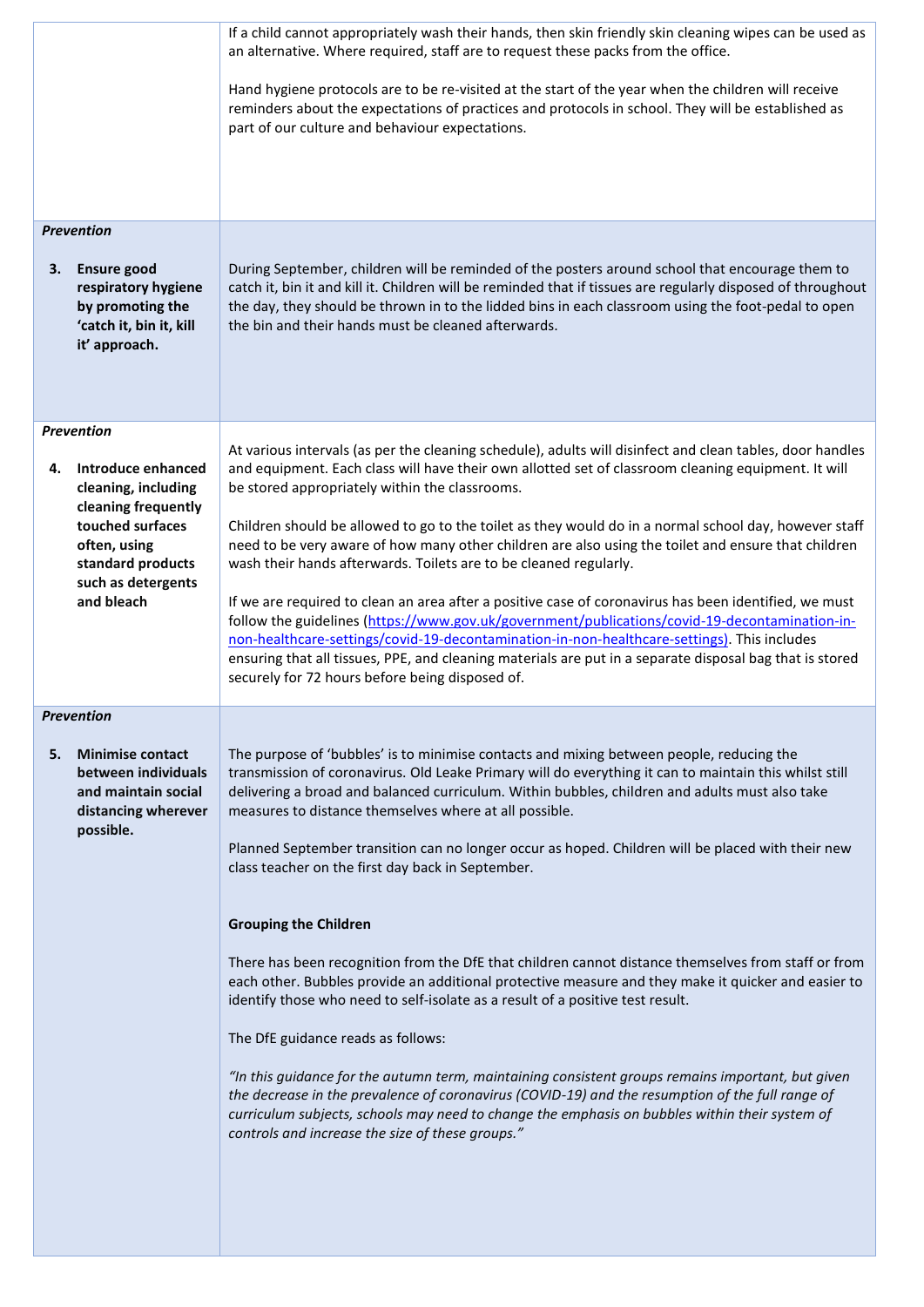In order to ensure the best use of staff our bubbles will need to be in phases : Nursery/Reception bubble Year 1 and 2 bubble Year 3 and 4 bubble Year 5 and 6 bubble Within the government guidance, it recognises that younger children will not be able to maintain

social distancing, and it is acceptable for them not to distance within their group. This has implications for NHS Test and Trace should there be the need to contact parents of children as a result of a positive case. The guidance also advises that siblings may be in different groups and encourages schools to use measures as best they can as it will still reduce the network of possible direct transmission.

All teachers and other staff can operate across different classes and year groups in order to facilitate the delivery of the curriculum.

#### **Measures within the classroom**

Adults are to encourage children to maintain a distance between one another whilst inside and reduce the amount of time that they are in face-to-face contact with one another. Where circumstances allow, adults are to try to distance from children and one another.

Children with additional needs should receive as much support as normal but adults are to be extra vigilant and mindful of their face-to-face time with the children and reduce this where possible.

Classrooms need to be adapted to support distancing where possible. With the expected return of all children in September this will prove very difficult but we will make all suitable preparations.

#### **Measures elsewhere**

There will be no whole-school events where children and adults are required to congregate. Assemblies will be limited to phase assemblies. Children will be required to distance during these assemblies rather than lining in tight rows.

Use of the staff room should be minimal. The staff room will remain open to adults, however strict social distancing will be in place.

#### **Measures for arriving at and leaving school**

The start and end time of school will be the same for each Key Stage

Nursery am: 9.00 am to 12pm Reception: 8.45 am – 3.10 pm Key Stage 1: 8.50 – 3.10 Lower Key Stage 2 (Y3/4): 8.50am – 3.15pm Upper Key Stage 2 (Y5/6): 8.50am – 3.15pm

We have decided not to stagger arrival and departure times as it proves very difficult for families with more than one child, but we ask that in the mornings, parents do not enter the school grounds. Parents/cares should drop their children off at the gates where they will be met by a member of staff. All children will enter their classrooms by the external doors. In order to minimise the risk of having too many children gathering at the entrances, we will be using three points of entry.

The car park (gates will be shut and supervised by a staff member) The rear gate near the Doctor's surgery The main entrance.

All of the entrances will be staffed.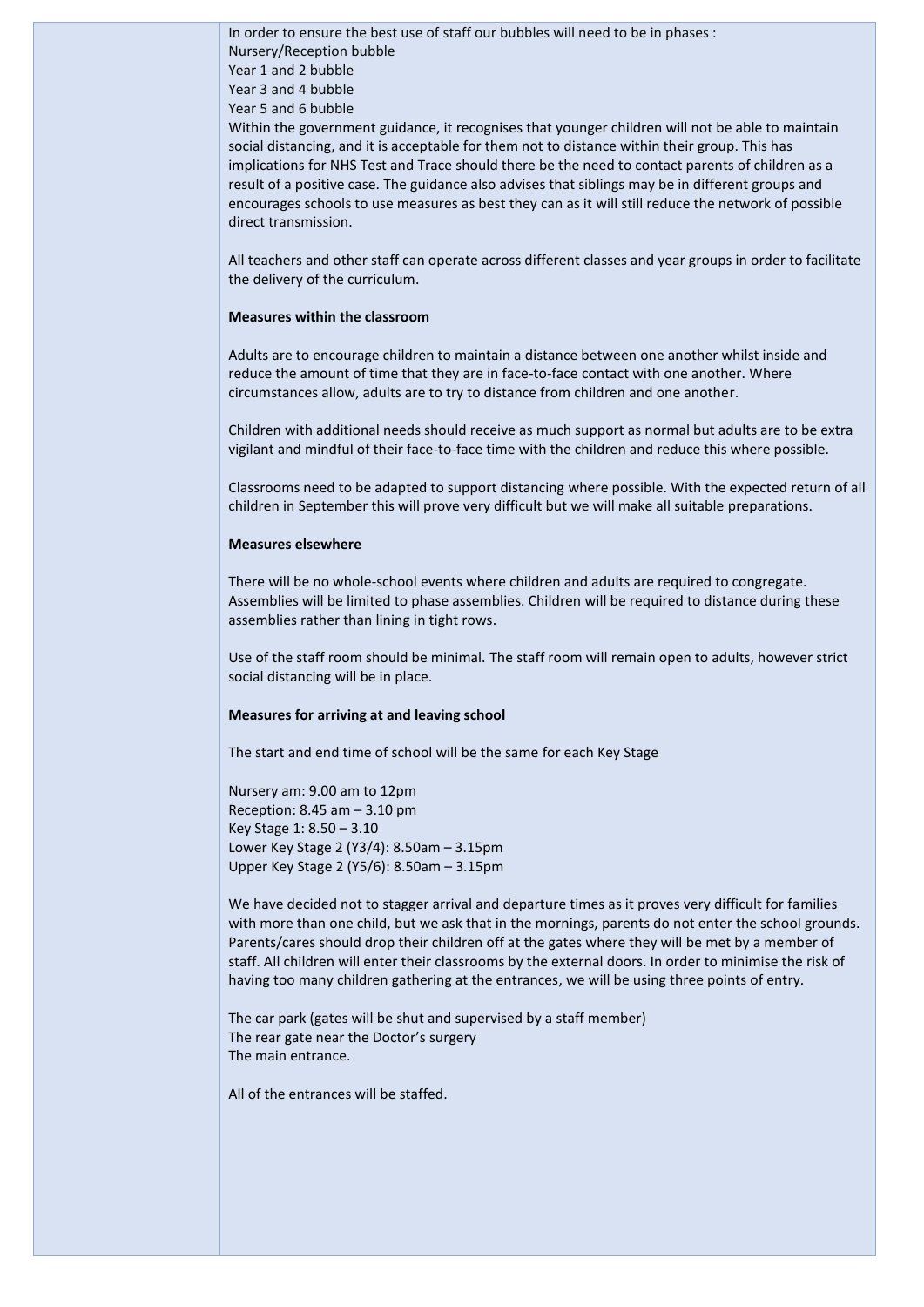At the end of the school day the children will be dismissed by their class teachers in the following areas

Nursery – canopy Reception – canopy Year 1 and 2 – external doors under the canopy Year 3 – through the car park (which will be staffed) Year 4 – external door on to the field/main playground Year 5 – external door under the canopy Year 6 - through the car park (which will be staffed)

Parents are to be encouraged to walk to school where possible and only one parent will be permitted on the school grounds. If children cycle or scooter to school, then they are to use the storage area to lock their bike/scooter securely near the Reception class entrance.

Adults from the appropriate class will be at the entry points to support children and adults as they arrive at school. This way we will continue to reduce footfall of adults on site. Parents mustn't congregate at the 'drop-off' points; they must instead arrive on time and then depart.

Parents must arrive on time for entry to school; they must not arrive early or late. In the instance that parents have children in more than one year group, parents may wait with their children at the front of school, strictly following social distancing from other parents and children. Parents will be asked to drop off and leave, rather than remain on school grounds.

The playground will be open to parents to briefly wait in before their children are released to them at the end of the day. Whilst parents are waiting, social distancing must be adhered to.

Teachers will not be available to speak to unless teachers initiate the contact. Teachers must commit their time to ensuring that all children safely leave their care. Parents can contact teachers through the office if they have queries about the day or they can call to make a phone appointment.

The school office is not to be accessed by parents unless through prior arrangement via a call or email. The office will not be open for parents to drop-in to. The DfE guidance states that coming into the site without an appointment is not allowed. However, parents can obviously still call and receive support over the phone or via email. A member of the team will go to classrooms throughout the day to collect any items brought in to school (money etc.) and mobile phones (Y6).

Any homemade non-disposable face coverings that staff or children, young people or other learners are wearing when they arrive at their setting must be removed by the wearer and placed into a plastic bag that the wearer has brought with them in order to take it home. Disposable facecoverings must be placed in a lidded bin. The wearer must then clean their hands.

#### **Other considerations**

Children will be expected to wear school uniform

Supply teachers, peripatetic teachers and/or other temporary staff can move between schools. Likewise specialists, therapists, clinicians and other support staff for pupils with SEND should provide interventions as usual. However, they must be made aware of school procedures and they must adhere to them. A leaflet of these will be provided alongside the normal safeguarding procedures.

Where contractors can attend outside of school hours they should. If that is not possible, they should follow all procedures as determined by school.

A record of all visitors must be kept to support NHS Test and Trace.

In terms or classroom resources, for regularly used stationery, children will all have their own individual set that is not to be shared. Other classroom resources like books and games can be used within the bubble but should be cleaned following use.

Shared resources, like art/science equipment should be cleaned between use or rotated to allow 72 hours between use to ensure they are safe.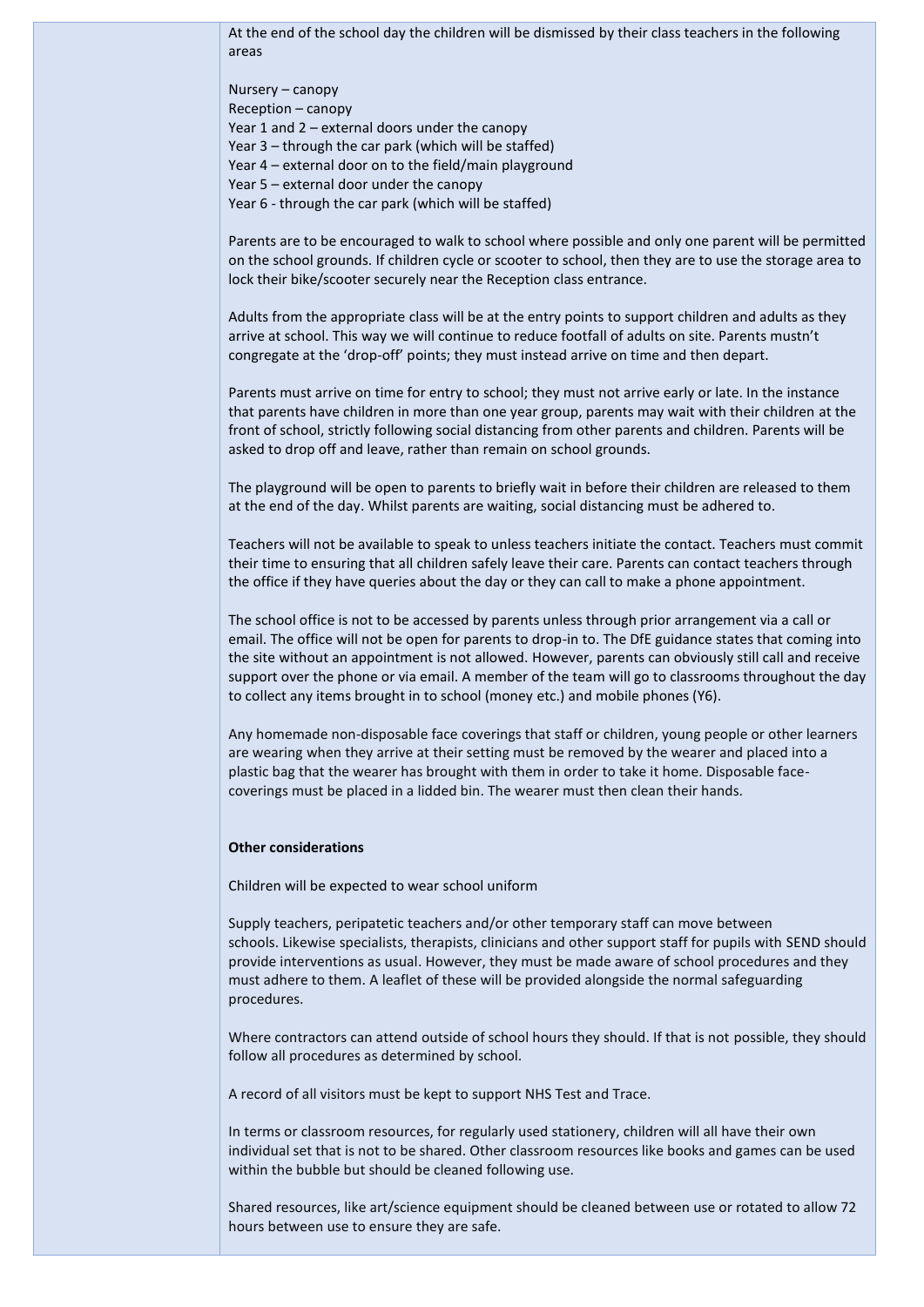|                                                                                                                               | Games that encourage distancing and little touch need to be made available to the children. Outdoor<br>equipment will be appropriately cleaned between groups of children using it, and multiple groups<br>will not use it simultaneously. Therefore, each group will need to gather resources from their<br>classrooms or the PE cupboard so that they have dedicated outdoor equipment that is taken out and<br>used exclusively by them. This is gathered back in at the end of their break/ lunch time and cleaned.<br>Pupils should not bring anything additional from home. There can be no 'show and tell'. However,<br>children can now take books home and return them as normal. Books are to be returned as normal<br>but taken out of circulation for 72 hours before being returned to the library. |
|-------------------------------------------------------------------------------------------------------------------------------|------------------------------------------------------------------------------------------------------------------------------------------------------------------------------------------------------------------------------------------------------------------------------------------------------------------------------------------------------------------------------------------------------------------------------------------------------------------------------------------------------------------------------------------------------------------------------------------------------------------------------------------------------------------------------------------------------------------------------------------------------------------------------------------------------------------|
| Prevention                                                                                                                    |                                                                                                                                                                                                                                                                                                                                                                                                                                                                                                                                                                                                                                                                                                                                                                                                                  |
| Where necessary,<br>6.<br>wear appropriate<br>personal protective<br>equipment (PPE).                                         | PPE should only be used for two reasons; where an individual is presenting with coronavirus<br>symptoms and/or when a child is receiving intimate care (toileting/relevant first aid support).<br>The PPE available in school for dealing with cleaning of potentially infected zones and supporting ill<br>children or adults is as follows:<br>Face masks<br>Aprons<br>Gloves of various sizes<br>Face shields (limited quantities)                                                                                                                                                                                                                                                                                                                                                                            |
|                                                                                                                               | Children need to know that some adults might be wearing PPE and that it is 'ok'.                                                                                                                                                                                                                                                                                                                                                                                                                                                                                                                                                                                                                                                                                                                                 |
| <b>Response to any infection</b>                                                                                              |                                                                                                                                                                                                                                                                                                                                                                                                                                                                                                                                                                                                                                                                                                                                                                                                                  |
| <b>Engage with NHS</b><br>7.<br><b>Test and Trace.</b>                                                                        | Parents and staff will be informed that they are expected to engage in the NHS Test and Trace<br>process if required to do so.                                                                                                                                                                                                                                                                                                                                                                                                                                                                                                                                                                                                                                                                                   |
|                                                                                                                               | They will be required to book a test and provide details of anyone that they have been in close<br>contact with. They will then be obliged to follow the 'stay at home' regulations.<br>Anyone who displays symptoms of coronavirus can and should get a test following the flowchart<br>response.                                                                                                                                                                                                                                                                                                                                                                                                                                                                                                               |
|                                                                                                                               | If school thinks that the family of the symptomatic child/adult is unlikely to book a test appropriately,<br>we will provide a home testing kit. We should receive these before the start of the autumn term and<br>they will be stored in the Medical Room. Given the potential low numbers of kits, they will only be<br>issued with the agreement of either JW or AR.                                                                                                                                                                                                                                                                                                                                                                                                                                         |
|                                                                                                                               | Contact with the symptomatic family will be maintained so that we can respond appropriately to<br>either a positive or a negative result.                                                                                                                                                                                                                                                                                                                                                                                                                                                                                                                                                                                                                                                                        |
|                                                                                                                               | If the test result is negative, the child can return to school assuming they would do so under normal<br>circumstances.                                                                                                                                                                                                                                                                                                                                                                                                                                                                                                                                                                                                                                                                                          |
|                                                                                                                               | If the test result is positive, the child and family need to follow the 'stay at home' guidelines.                                                                                                                                                                                                                                                                                                                                                                                                                                                                                                                                                                                                                                                                                                               |
| <b>Response to any infection</b><br><b>Manage confirmed</b><br>8.<br>cases of coronavirus<br>(Covid-19) amongst<br>the school | School should contact the local health protection team:<br>PHE East Midlands Health Protection Team,<br>Public Health England, Seaton House City Link,<br>Nottingham,<br>NG2 4LA                                                                                                                                                                                                                                                                                                                                                                                                                                                                                                                                                                                                                                 |
| community.                                                                                                                    | School must provide the details of those children/adults that have been in direct close contact with<br>the child/adult (face-to-face contact for any length of time); proximity contacts (extended close<br>contact - within 1m-2m for more than 15 minutes); travelling in a small vehicle with the infected<br>person.                                                                                                                                                                                                                                                                                                                                                                                                                                                                                        |
|                                                                                                                               | The admin team will prepare a report that shows the contact details of each member of the phase<br>bubbles to support the contact tracers.                                                                                                                                                                                                                                                                                                                                                                                                                                                                                                                                                                                                                                                                       |
|                                                                                                                               | School will inform parents of the infection, according to the flowchart, but we will not reveal the<br>name of the infected child/adult.                                                                                                                                                                                                                                                                                                                                                                                                                                                                                                                                                                                                                                                                         |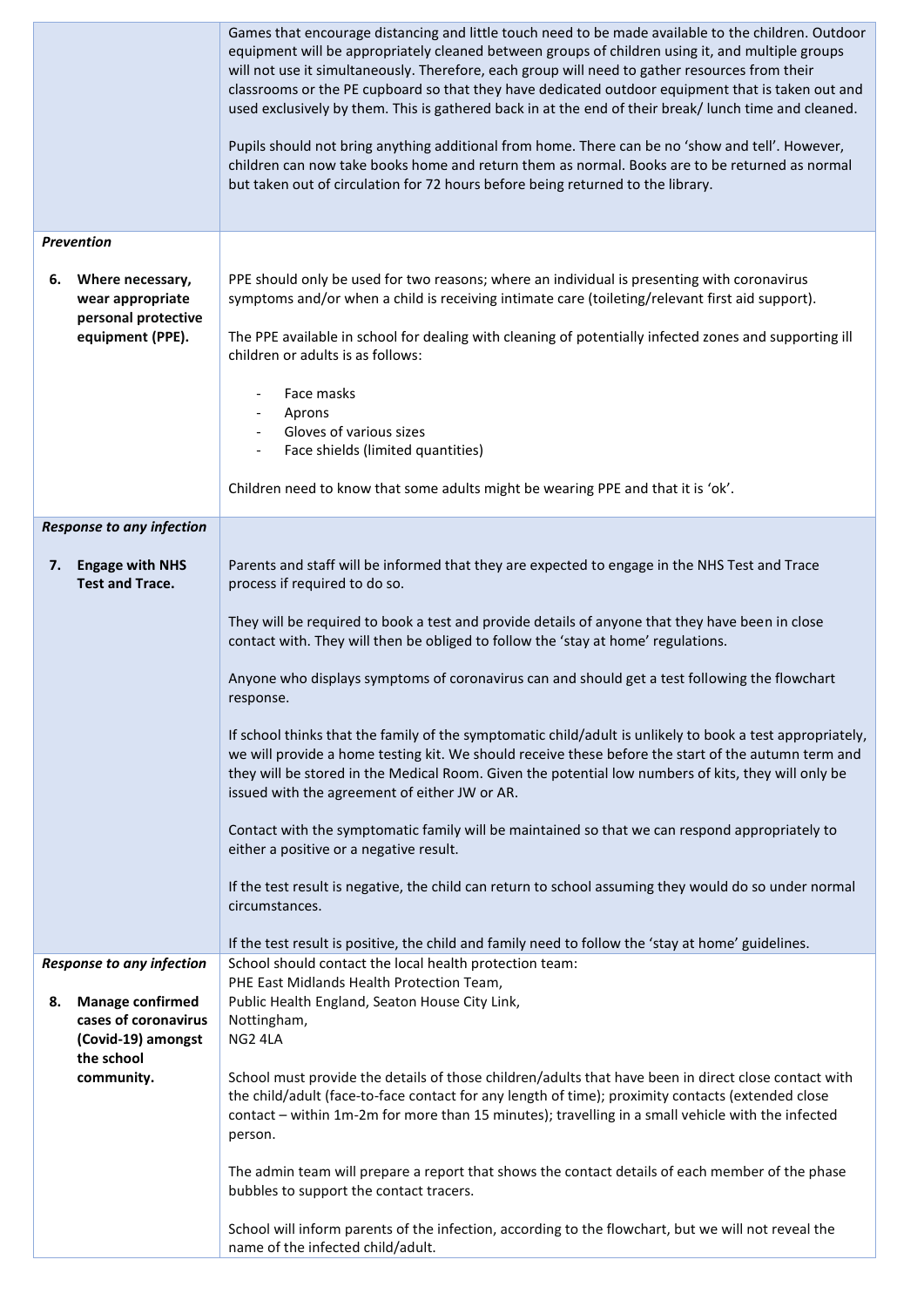|                                                                                          | Those contacted or sent home must self-isolate for 14 days but those living in the household do not<br>have to unless the child shows symptoms. At that point the household will need to go in to full<br>isolation following stay at home guidance and have the test. If the symptomatic child's test is<br>negative, they must continue to isolate for the remainder of the 14 days. If the result is positive, they<br>must inform school immediately and isolate for at least 7 days from the onset of symptoms.<br>Old Leake Primary will not (as per the DfE instruction) be able to ask for evidence of negative test<br>results or other medical evidence before admitting children back after a period of self-isolation. |
|------------------------------------------------------------------------------------------|------------------------------------------------------------------------------------------------------------------------------------------------------------------------------------------------------------------------------------------------------------------------------------------------------------------------------------------------------------------------------------------------------------------------------------------------------------------------------------------------------------------------------------------------------------------------------------------------------------------------------------------------------------------------------------------------------------------------------------|
| <b>Response to any infection</b>                                                         |                                                                                                                                                                                                                                                                                                                                                                                                                                                                                                                                                                                                                                                                                                                                    |
| 9.<br>Contain any<br>outbreak by<br>following local<br>health protection<br>team advice. | Keep in contact with our health protection team.<br>If school has 2 or more confirmed cases within a 14 day period, this could be considered an outbreak<br>and greater measures would need to be put in place. The health protection team would advise<br>throughout.<br>This could result in a phase bubble lockdown, a school closure or/and a mobile testing station being<br>established in school.                                                                                                                                                                                                                                                                                                                           |
|                                                                                          | Testing will focus on the affected classes, then their year groups and then the remainder of school if<br>required.                                                                                                                                                                                                                                                                                                                                                                                                                                                                                                                                                                                                                |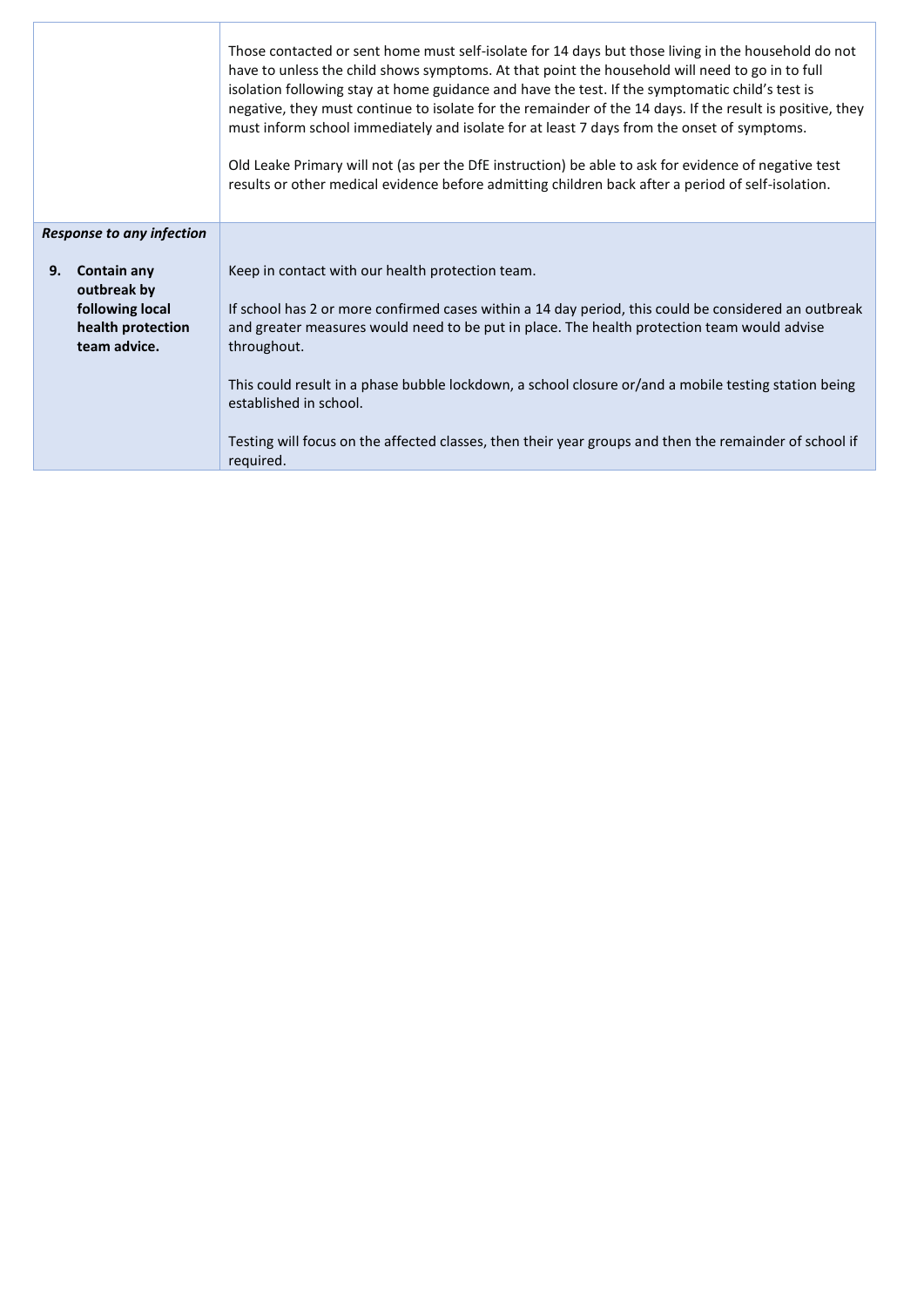### **Section 2: School operations**

| <b>Aspect of school</b><br><b>Action</b>                                                                                                                                                                                                                                                                                                                                                                                                                                                            |                                                                                                                                                                                                                                                                                                                                                                                                                                                                                                                                                                                                                                                                                                                                                                                                                                                                              |  |
|-----------------------------------------------------------------------------------------------------------------------------------------------------------------------------------------------------------------------------------------------------------------------------------------------------------------------------------------------------------------------------------------------------------------------------------------------------------------------------------------------------|------------------------------------------------------------------------------------------------------------------------------------------------------------------------------------------------------------------------------------------------------------------------------------------------------------------------------------------------------------------------------------------------------------------------------------------------------------------------------------------------------------------------------------------------------------------------------------------------------------------------------------------------------------------------------------------------------------------------------------------------------------------------------------------------------------------------------------------------------------------------------|--|
|                                                                                                                                                                                                                                                                                                                                                                                                                                                                                                     |                                                                                                                                                                                                                                                                                                                                                                                                                                                                                                                                                                                                                                                                                                                                                                                                                                                                              |  |
| <b>Transport</b>                                                                                                                                                                                                                                                                                                                                                                                                                                                                                    | <b>Dedicated school transport</b>                                                                                                                                                                                                                                                                                                                                                                                                                                                                                                                                                                                                                                                                                                                                                                                                                                            |  |
| There is a distinction<br>between dedicated school<br>transport and wider public<br>transport:<br>by dedicated school<br>$\bullet$<br>transport, we mean<br>services that are used<br>only to carry pupils to<br>school. This includes<br>statutory home to<br>school transport, but<br>may also include some<br>existing or new<br>commercial travel<br>routes, where they carry<br>school pupils only<br>by public transport<br>services, we mean<br>routes which are also<br>used by the general | Pupils on dedicated school services do not mix with the general public on those journeys and tend<br>to be consistent. This means that the advice for passengers on public transport to adopt a social<br>distance of two metres from people outside their household or support bubble, or a 'one metre<br>plus' approach where this is not possible, will not apply from the autumn term on dedicated<br>transport. Therefore, school trips using coaches can still occur as long as the children travel in their<br>consistent bubbles.<br>If children are travelling via coach to a trip, for example, they are expected to adhere to the<br>systems of control still i.e. good hand hygiene and distancing where possible.<br>School will only use travel companies who can share a policy that outlines their commitment to<br>thoroughly cleaning coaches between use. |  |
| public                                                                                                                                                                                                                                                                                                                                                                                                                                                                                              |                                                                                                                                                                                                                                                                                                                                                                                                                                                                                                                                                                                                                                                                                                                                                                                                                                                                              |  |
| <b>Attendance</b>                                                                                                                                                                                                                                                                                                                                                                                                                                                                                   | <b>Attendance expectations</b>                                                                                                                                                                                                                                                                                                                                                                                                                                                                                                                                                                                                                                                                                                                                                                                                                                               |  |
| Now the circumstances<br>have changed and it is vital<br>for all children to return to<br>school to minimise as far as<br>possible the longer-term                                                                                                                                                                                                                                                                                                                                                  | School will communicate the necessity of attending school to parents and where required, we will<br>offer additional pastoral support.<br>School will re-establish attendance routines as before i.e. we will continue to record and monitor                                                                                                                                                                                                                                                                                                                                                                                                                                                                                                                                                                                                                                 |  |
| impact of the pandemic on<br>children's education,                                                                                                                                                                                                                                                                                                                                                                                                                                                  | attendance as we did pre-covid and any absence will be followed up.                                                                                                                                                                                                                                                                                                                                                                                                                                                                                                                                                                                                                                                                                                                                                                                                          |  |
| wellbeing and wider<br>development.                                                                                                                                                                                                                                                                                                                                                                                                                                                                 | Where appropriate, we will engage with the local authority to pursue sanctions for families with<br>non-attending pupils (in line with the local authority's code of conduct).                                                                                                                                                                                                                                                                                                                                                                                                                                                                                                                                                                                                                                                                                               |  |
| School attendance will<br>therefore be mandatory                                                                                                                                                                                                                                                                                                                                                                                                                                                    | Pupils who are shielding or self-isolating                                                                                                                                                                                                                                                                                                                                                                                                                                                                                                                                                                                                                                                                                                                                                                                                                                   |  |
| again from the beginning of<br>the autumn term.                                                                                                                                                                                                                                                                                                                                                                                                                                                     | If rates of infection in the local area rise, then some parents who have children who were once<br>shielding due to medical advice may wish to isolate their children again. Old Leake Primary will<br>support those parents through dialogue with the school nurse team so that appropriate advice can<br>be offered and leeway afforded.                                                                                                                                                                                                                                                                                                                                                                                                                                                                                                                                   |  |
|                                                                                                                                                                                                                                                                                                                                                                                                                                                                                                     | Where children can't attend school as parents are following clinical and/or public health advice,<br>absence will not be penalised.                                                                                                                                                                                                                                                                                                                                                                                                                                                                                                                                                                                                                                                                                                                                          |  |
|                                                                                                                                                                                                                                                                                                                                                                                                                                                                                                     | Pupils and families who are anxious about return to school                                                                                                                                                                                                                                                                                                                                                                                                                                                                                                                                                                                                                                                                                                                                                                                                                   |  |
|                                                                                                                                                                                                                                                                                                                                                                                                                                                                                                     | If parents of pupils with significant risk factors are concerned, we will provide opportunity to<br>discuss the safety at school and the procedures in place in an attempt to provide reassurance - this<br>could be via a Teams/Zoom meeting.                                                                                                                                                                                                                                                                                                                                                                                                                                                                                                                                                                                                                               |  |
|                                                                                                                                                                                                                                                                                                                                                                                                                                                                                                     |                                                                                                                                                                                                                                                                                                                                                                                                                                                                                                                                                                                                                                                                                                                                                                                                                                                                              |  |
|                                                                                                                                                                                                                                                                                                                                                                                                                                                                                                     | These pupils are to be identified by school.                                                                                                                                                                                                                                                                                                                                                                                                                                                                                                                                                                                                                                                                                                                                                                                                                                 |  |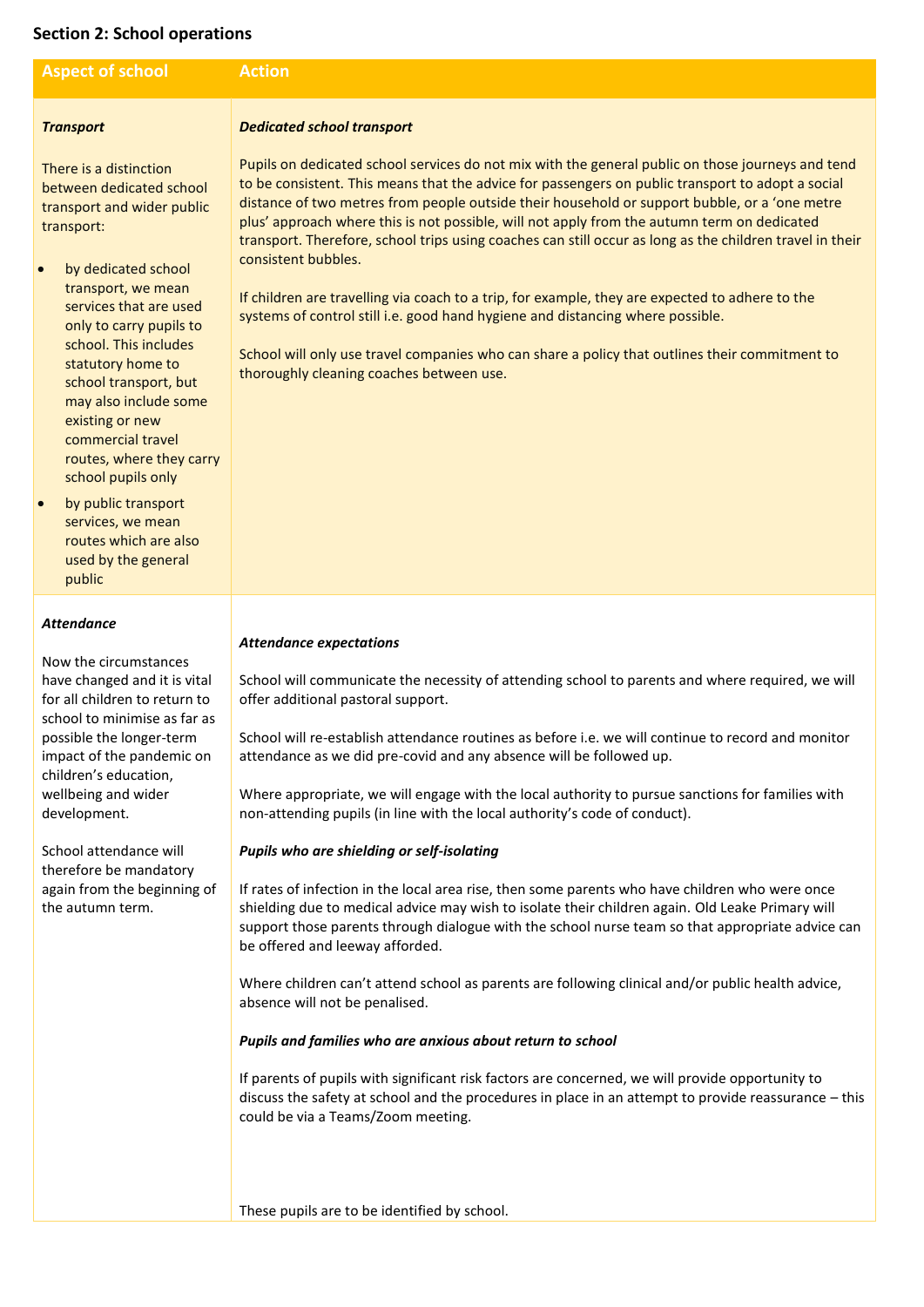| <b>School Workforce</b>      | Staff who are clinically vulnerable or extremely clinically vulnerable                                                                                                                                                                                                                                                                                                                          |
|------------------------------|-------------------------------------------------------------------------------------------------------------------------------------------------------------------------------------------------------------------------------------------------------------------------------------------------------------------------------------------------------------------------------------------------|
|                              | Old Leake Primary School has planned to follow the full measures within the guidance, therefore<br>most staff will return to the workplace as normal.                                                                                                                                                                                                                                           |
|                              | Those members of staff that received a letter to say that they were extremely vulnerable and<br>advising them to shield can also return as normal given that shielding comes to a close on 1st<br>August. However, those adults will be encouraged to maintain social distancing measures as much<br>as possible when in attendance.                                                            |
|                              | People who live with those who are clinically extremely vulnerable or clinically vulnerable can<br>attend school as normal also.                                                                                                                                                                                                                                                                |
|                              | Deploying support staff and accommodating visiting specialists                                                                                                                                                                                                                                                                                                                                  |
|                              | As per government guidance, teaching assistants may be deployed to lead groups or cover lessons<br>under the direction and supervision of a qualified, or nominated, teacher. This will become an<br>important measure to reduce the necessity of bringing in agency staff and compromising the<br>integrity of bubbles, should there be a need to arrange cover for any reason.                |
|                              | Supply teachers and other temporary or peripatetic teachers                                                                                                                                                                                                                                                                                                                                     |
|                              | Supply teachers will be used as a last resort to cover classes, however if required they will need to<br>maintain stringent distancing.                                                                                                                                                                                                                                                         |
|                              | <b>Staff taking leave</b>                                                                                                                                                                                                                                                                                                                                                                       |
|                              | The government has set a requirement that people returning from some countries will be required<br>to quarantine for 14 days.                                                                                                                                                                                                                                                                   |
|                              | Where staff are required to quarantine after returning from holidays, they need to understand that<br>any period of absence is not authorised given that they are knowingly becoming absent from work.<br>No home-working role is available to those adults therefore staff would be determined as being<br>absent without leave.                                                               |
| <b>Safeguarding</b>          | All existing pre-covid safeguarding measures will return as normal, however Angela Simpson will<br>need to consider additional time to 'catch-up' with those children requiring additional pastoral<br>support as a result of prolonged absence from school.                                                                                                                                    |
|                              |                                                                                                                                                                                                                                                                                                                                                                                                 |
| <b>Lunch and break times</b> | Midday supervisors will continue to support the supervision of lunchtimes but they will be<br>allocated to phase bubbles that cannot mix.                                                                                                                                                                                                                                                       |
|                              | A rota will be drawn up to ensure that only members of staff within appropriate bubbles supervise<br>their bubbles at break times. The playground will be split in to zones and allocated to bubbles to<br>avoid any cross-contamination.                                                                                                                                                       |
|                              | Timings of break times will be staggered, as follows:                                                                                                                                                                                                                                                                                                                                           |
|                              | <b>Break times</b>                                                                                                                                                                                                                                                                                                                                                                              |
|                              | Key Stage 1: 10.15am - 10.30am<br>➤<br>E Lower Key Stage 2 (Y3/4): 10.30 am $-$ 10.45 am<br>▶ Upper Key Stage 2 (Y5/6): 10.45 am - 11.00 am                                                                                                                                                                                                                                                     |
|                              | To ensure that bubbles do not mix, children will be eating their lunches in their classrooms.<br>Therefore, for the moment we will not be able to commission hot meals. Packed lunches can be<br>ordered from Willoughby Foods in the usual way or children can bring in their own.<br>Then playground and field will be zoned so that bubbles do not mix and lunchtimes will be as<br>follows: |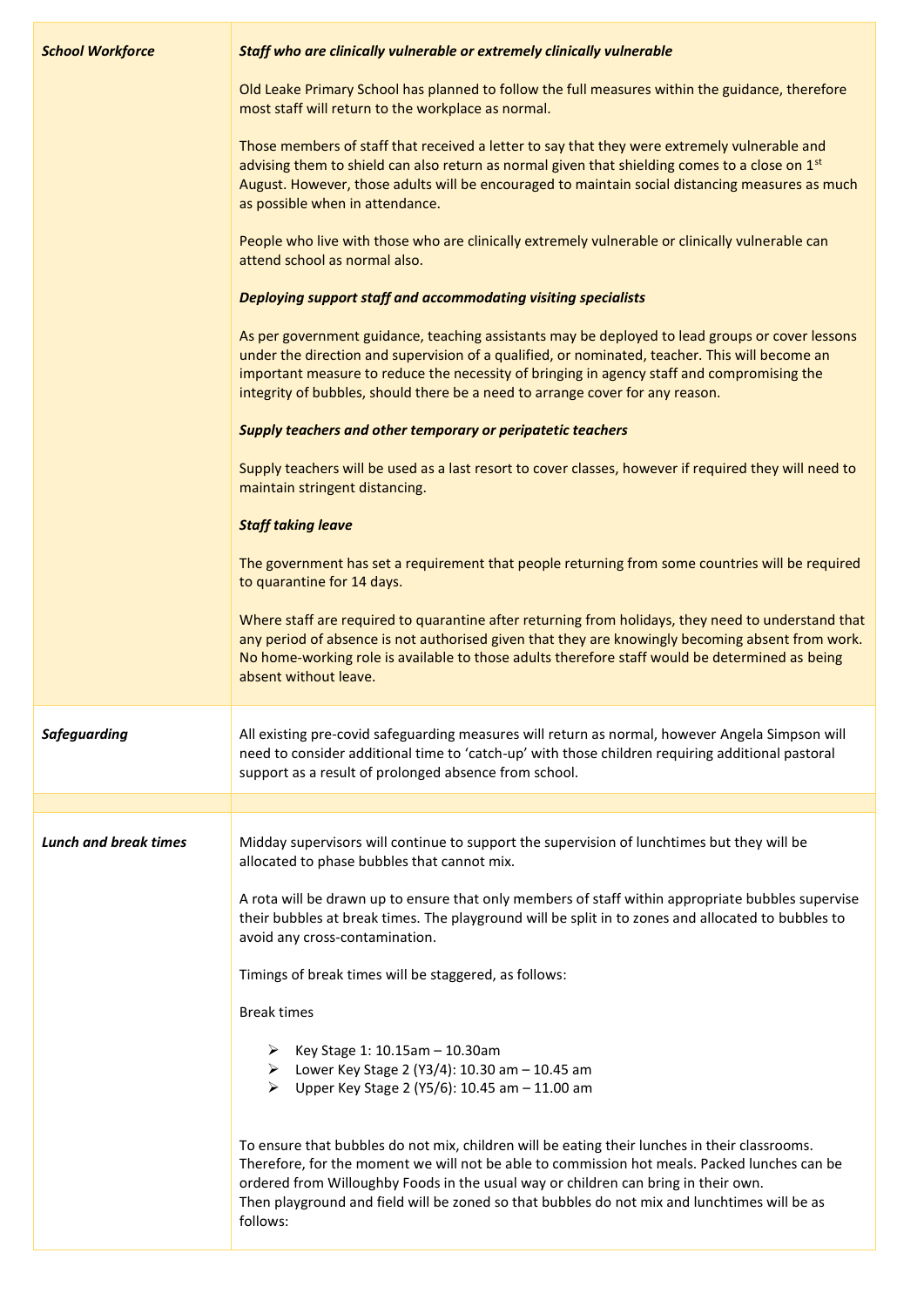|                           | $\triangleright$ Early Years: Midday $-$ p.m. supervised by Mrs Oberholzer in the Early Years areas<br>Key Stage 1: 12.00 pm - 12.30 pm in classrooms with Mrs Wicks and Mrs Twigg followed<br>by playtime from 12.30 to 1.00 pm<br>Lower Key Stage 2 (Y3/4): 12.00 pm $-12.30$ pm in their playground zone supervised by<br>➤<br>Mrs Meeds and Mrs Clark, followed by 12.30 to 1.00 pm in the classroom, eating<br>$\triangleright$ Upper Key Stage 2 (Y5/6): 12.00 pm - 12.30 pm in classrooms with Mrs Garrard and Miss<br>Williams Twigg followed by playtime from 12.30 to 1.00 pm with Mrs Garrard and Mr<br>Atkin. |
|---------------------------|---------------------------------------------------------------------------------------------------------------------------------------------------------------------------------------------------------------------------------------------------------------------------------------------------------------------------------------------------------------------------------------------------------------------------------------------------------------------------------------------------------------------------------------------------------------------------------------------------------------------------|
| <b>Educational Visits</b> | School trips are permitted to resume. This will be done in line with protective measures, such as<br>keeping children within their consistent group, and the coronavirus (COVID-19) secure measures in<br>place at the destination. We will consider what control measures need to be used and ensure they<br>are aware of wider advice on visiting indoor and outdoor venues. We will also make use of outdoor<br>spaces in the local area to support delivery of the curriculum.                                                                                                                                        |
| <b>Wraparound care</b>    | Wraparound care is permitted to commence so Breakfast Club and After School Club will be<br>resuming. Children attending wrap around care will ideally need to be kept in separate phase<br>bubbles, however that might not be possible due to limited staff numbers and children attending<br>therefore the children will need to remain in small consistent bubbles, observing very good hand<br>hygiene.                                                                                                                                                                                                               |

## **Section 3: Curriculum, behaviour and pastoral support**

| <b>Aspect of school</b>                                                                                                              | <b>Action</b>                                                                                                                                                                                                                                                                                                                                                                                                                    |
|--------------------------------------------------------------------------------------------------------------------------------------|----------------------------------------------------------------------------------------------------------------------------------------------------------------------------------------------------------------------------------------------------------------------------------------------------------------------------------------------------------------------------------------------------------------------------------|
| <b>Curriculum expectations</b><br>The key principles that<br>underpin government<br>advice on curriculum<br>planning are:            | This has been a year of significant world events, disrupting and changing the ways of life of people<br>across the globe. The children in our care will each have had unique experiences of, and responses<br>to the events of 2020 The whole school is going to follow a book-based unit of work called 'Here We<br>Are' to support the children in our school to re-connect with each other and re-engage with school<br>life. |
| Education is not optional:<br>all pupils receive a high-<br>quality education that                                                   | Our curriculum plans will follow a restorative approach, particularly in the short term, using ideas<br>from a collective of researchers, practitioners and school leaders (RESTORE). It will encompass:                                                                                                                                                                                                                         |
| promotes their<br>development and<br>prepares them for the<br>opportunities,                                                         | RECOGNITION of what's happened, and that our experiences during lockdown have all been<br>different, life-changing for many and significant for us all. How do we encourage everyone to share<br>their story of what's happened and their experiences of the pandemic so far?                                                                                                                                                    |
| responsibilities and<br>experiences of later life.                                                                                   | <b>EMPATHY</b> for the mix of emotions that we have in response to events at home, in school, the<br>community and in the wider world. How can we respond with empathy, compassion and self-care,<br>whether we are staff, students or parents?                                                                                                                                                                                  |
| The curriculum remains<br>broad and ambitious: all<br>pupils continue to be<br>taught a wide range of<br>subjects, maintaining their | SAFETY will be paramount, both emotional and physical. How do we re-establish a sense of safety for<br>this new normal so that students are able to learn and all are able to thrive? How do we help those<br>who may have felt unsafe whilst they've been away from school, feel safe again?                                                                                                                                    |
| choices for further study<br>and employment.                                                                                         | TRAUMA is now a collective as well as an individual experience, how does the school community<br>process this? And how do we support people who have experienced very particular traumas during<br>lockdown or as a result of facing an even more uncertain future?                                                                                                                                                              |
| Remote education, where<br>needed, is high quality and<br>aligns as closely as<br>possible with in-school<br>provision: schools and  | OPPORTUNITY to change what needs to be changed, to reflect on what matters to us and if we'd like<br>to do anything differently. How do we learn from this experience, now that we know we can<br>question even seemingly fixed aspects of our world?                                                                                                                                                                            |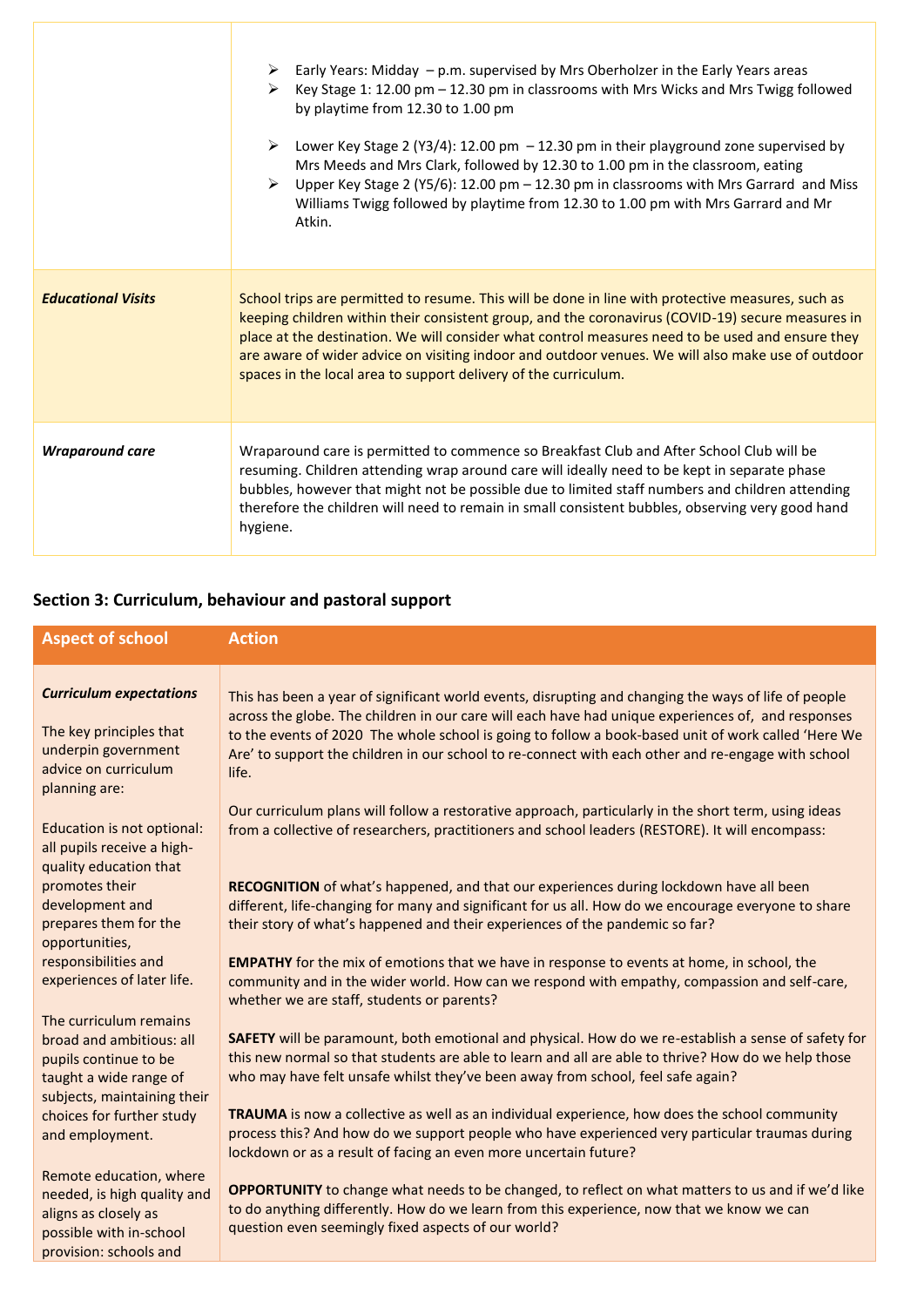| other settings continue to<br>build their capability to<br>educate pupils remotely,<br>where this is needed. | RELATIONSHIPS are key, as they always have been. How do we reconnect, and (re-)build inclusive,<br>responsive relationship at all levels in school?<br><b>ENGAGEMENT</b> in our own health and well-being and with the issues that affect us: our teaching,<br>learning and community. How do we foster a culture that enables staff and students to have<br>ownership of and agency in their lives?<br>We plan to resume with as broad curriculum as possible though acknowledging that in the autumn<br>term at least, we may have to give priority to certain subjects where gaps are clearly evidence eg<br>Reading, vocabulary development and Mathematics. Our Mathematics teaching will begin from<br>where the children left off in march but we anticipate accelerating the rate of learning so that by<br>Spring 2021, children are, by and large at age appropriate stages.                                                                                                                                                                                                                        |
|--------------------------------------------------------------------------------------------------------------|---------------------------------------------------------------------------------------------------------------------------------------------------------------------------------------------------------------------------------------------------------------------------------------------------------------------------------------------------------------------------------------------------------------------------------------------------------------------------------------------------------------------------------------------------------------------------------------------------------------------------------------------------------------------------------------------------------------------------------------------------------------------------------------------------------------------------------------------------------------------------------------------------------------------------------------------------------------------------------------------------------------------------------------------------------------------------------------------------------------|
| Specific points for early<br>years foundation stage<br>(EYFS) to key stage 3                                 | In the nursery, teachers will focus on the prime areas of learning, including: communication and<br>language, personal, social and emotional development (PSED) and physical development. For pupils<br>in Reception, teachers will assess and address gaps in language, early reading and mathematics,<br>particularly ensuring children's acquisition of phonic knowledge and extending their vocabulary. All<br>groups of children in the Early Years will be given equal opportunities for outdoor learning.<br>For pupils in key stages 1 and 2, leaders will prioritise identifying gaps and re-establish good progress<br>in the essentials (phonics and reading, increasing vocabulary, writing and mathematics), identifying<br>opportunities across the curriculum so they read widely, and developing their knowledge and<br>vocabulary. The curriculum will remain broad, so that the majority of pupils are taught a full range of<br>subjects over the year, including sciences, humanities, the arts, physical education/sport, religious<br>education and relationships and health education. |
| <b>Music</b>                                                                                                 | Given that there could be an additional risk of infection in environments where children and adults<br>are singing, chanting, playing wind and brass instruments or shouting, singing should not take place<br>in large groups. This may require adjustments to the music curriculum.                                                                                                                                                                                                                                                                                                                                                                                                                                                                                                                                                                                                                                                                                                                                                                                                                         |
| Physical activity in schools                                                                                 | PE lessons are still to take place. Where possible, they are to take place outside as transmission of<br>the disease is reduced in the outdoors.<br>The systems of control will still need to be applied during these sessions. Pupils will be kept in<br>consistent groups and sports equipment will be cleaned thoroughly between each use by different<br>groups. Hand hygiene and respiratory hygiene is paramount due to the nature of exercising and the<br>way people breathe as a result. Hands must be washed thoroughly after completing a PE session.                                                                                                                                                                                                                                                                                                                                                                                                                                                                                                                                              |
| <b>Pastoral support</b>                                                                                      | The pastoral team will ensure that appropriate materials are on hand to support children's wellbeing.<br>PSHE sessions will need to provide children with the opportunity to rebuild friendships and social<br>engagement and address issues linked to coronavirus.<br>Where issues arise, Angela Simpson is to be informed so that specific interventions can take place.<br>Angela Simpson will need to ensure that she distances appropriately during meetings given that she<br>will be required to work across phases.                                                                                                                                                                                                                                                                                                                                                                                                                                                                                                                                                                                   |
| <b>Behaviour expectations</b>                                                                                | The current approved behaviour policy will still apply.<br>During September, expectations of behaviour will be revisited and the school's values will be widely<br>discussed so that the ethos of the school does not change. The climate and culture needs to remain<br>one of high expectations and respect for one another.                                                                                                                                                                                                                                                                                                                                                                                                                                                                                                                                                                                                                                                                                                                                                                                |